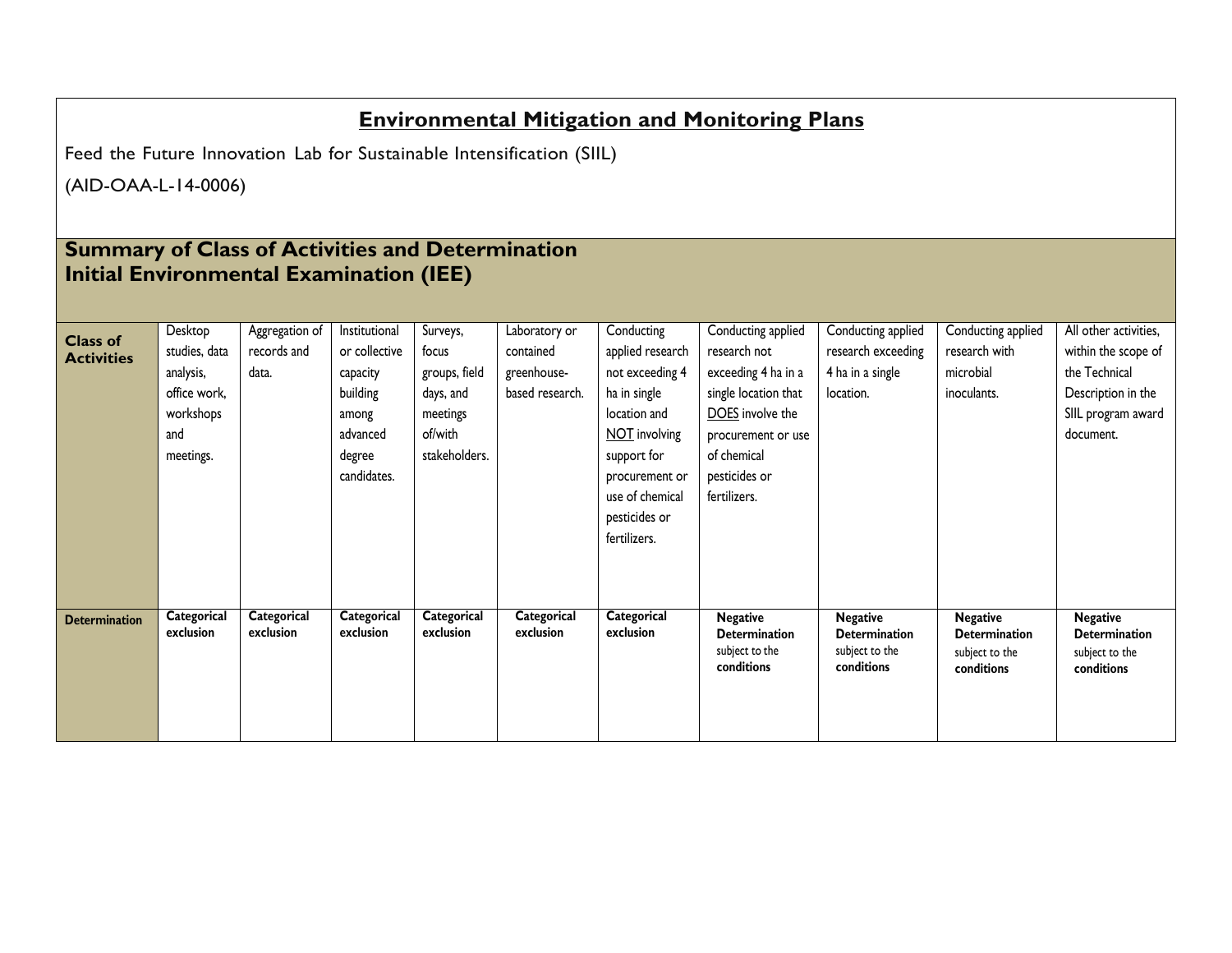| Field Based Research (4 ha less / potential pesticides & fertilizer use)                                          |                                                                                                                                                                                                                                  |                                                                                                                                                                                                                                                                            |                                                                                                                                                                                         |                                                                                                                                                                                                                                                                                                                                                              |                  |                                                   |  |  |
|-------------------------------------------------------------------------------------------------------------------|----------------------------------------------------------------------------------------------------------------------------------------------------------------------------------------------------------------------------------|----------------------------------------------------------------------------------------------------------------------------------------------------------------------------------------------------------------------------------------------------------------------------|-----------------------------------------------------------------------------------------------------------------------------------------------------------------------------------------|--------------------------------------------------------------------------------------------------------------------------------------------------------------------------------------------------------------------------------------------------------------------------------------------------------------------------------------------------------------|------------------|---------------------------------------------------|--|--|
| <b>Activity</b>                                                                                                   | <b>Resources</b>                                                                                                                                                                                                                 | <b>IEE Condition</b>                                                                                                                                                                                                                                                       | <b>Mitigation</b>                                                                                                                                                                       | <b>Monitoring</b>                                                                                                                                                                                                                                                                                                                                            | <b>Timeline</b>  | <b>Responsibility</b><br>(CoPI, PI,<br>RC/CC, ME) |  |  |
| Conducting<br>applied<br>research on<br>research<br>stations not<br>exceeding 4<br>ha in a single<br>location and | www.usaidgem<br>s.org/sectorgui<br>delines.htm<br>http://www.usa<br>id.gov/sites/def<br>ault/files/docu<br>ments/2151/reg                                                                                                        | Appropriate pesticide<br>and/or fertilizer use<br>protocols to safeguard<br>the health of research<br>personnel and to protect<br>local ecosystems are<br>developed and<br>implemented, based on                                                                           | Work with national research<br>partners to strengthen their<br>existing pesticide and fertilizer<br>chain protocols (selection,<br>procurement, storage,<br>application, and disposal). | Document (upload) existing<br>regional and/or national<br>pesticide/fertilizer protocols<br>where relevant.                                                                                                                                                                                                                                                  | FY16 and ongoing | RC/CC, CoPI, PI                                   |  |  |
| <b>DOES</b> involve<br>use of<br>pesticides and<br>fertilizer.                                                    | 216.pdf<br>http://www.enc<br>apafrica.org/EG<br>SSAA/saferpest<br>icides.pdf<br>Pesticide use -                                                                                                                                  | toxicological and<br>environmental data for<br>the proposed pesticides<br>or fertilizers. Such<br>safeguards will address<br>pesticide storage,<br>handling and application,<br>including the use of                                                                       | Work with national research<br>partners to strengthen health<br>and safety of their technical<br>staff with use of (Personal<br>Protective Equipment - PPE).                            | Document/upload training to<br>technical staff involved in field<br>application to safeguard health<br>of research personnel & quality<br>of the local environment, as<br>well as storage and disposal<br>techniques.                                                                                                                                        | FY16 and ongoing | RC/CC, CoPI,<br>P <sub>1</sub>                    |  |  |
|                                                                                                                   | IPM and Safer<br>Pesticide Use<br>will be<br>followed as<br>outlined in<br><b>EGSSAA</b><br>Chapters 12<br>and 13, found<br>at:<br>http://www.enc<br>apafrica.org/egs<br>saa.htm.<br>http://www.cod<br>exalimentarius.<br>$org/$ | Personal Protective<br>Equipment (PPE), clean-<br>up and disposal.<br>Pesticide-treated crops<br>will not be used for<br>human or animal<br>consumption. (If crops<br>are used for<br>consumption, then this<br>activity may be subject<br>to development of a<br>PERSUAP) | Work with national research<br>partners to strengthen<br>fertilizer better practice in line<br>with regional and national<br>protocols.                                                 | Document (upload) existing<br>regional and/or national<br>fertilizer protocols. USAID<br>Guidelines for Small-Scale<br>Activities in Africa (EGSSAA),<br>Chapters I and 16,<br>respectively, on Agriculture<br>and Irrigation and Water<br>Supply and Sanitation, found at<br>http://www.encapafrica.org/egs<br>saa.htm will be referred to as<br>necessary. | FY16 and ongoing | RC/CC, CoPI,<br>P <sub>1</sub>                    |  |  |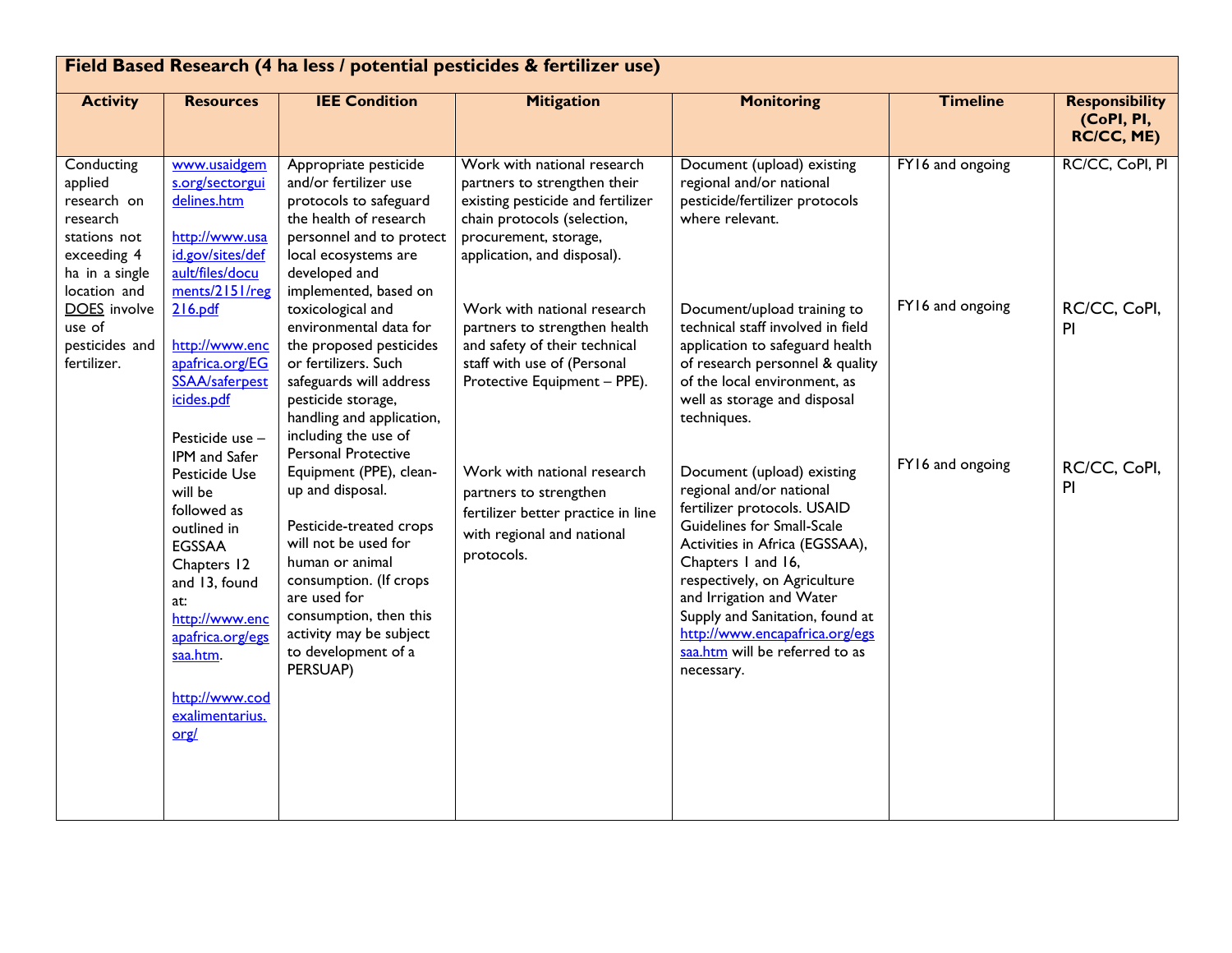| Field Based Research (exceeding 4 ha / potential pesticides & fertilizer use) |                                                                                                                                                                           |                                                                                                                                                                                               |                                                                                                                                                                                                                                                                                                                           |                                                                                                                                                                                                     |                                                                                                                                                                  |                                                          |  |  |
|-------------------------------------------------------------------------------|---------------------------------------------------------------------------------------------------------------------------------------------------------------------------|-----------------------------------------------------------------------------------------------------------------------------------------------------------------------------------------------|---------------------------------------------------------------------------------------------------------------------------------------------------------------------------------------------------------------------------------------------------------------------------------------------------------------------------|-----------------------------------------------------------------------------------------------------------------------------------------------------------------------------------------------------|------------------------------------------------------------------------------------------------------------------------------------------------------------------|----------------------------------------------------------|--|--|
| <b>Activity</b>                                                               | <b>Resources</b>                                                                                                                                                          | <b>IEE Condition</b>                                                                                                                                                                          | <b>Mitigation</b>                                                                                                                                                                                                                                                                                                         | <b>Monitoring</b>                                                                                                                                                                                   | <b>Timeline</b>                                                                                                                                                  | <b>Responsibility</b><br>(CoPI, PI,<br><b>RC/CC, ME)</b> |  |  |
| Conducting<br>applied<br>research<br>exceeding 4                              | www.usaidgem<br>s.org/sectorgui<br>delines.htm                                                                                                                            | Implementation of<br>environmental best<br>management practices<br>(BMPs) for agriculture                                                                                                     | Ensure pesticides are approved<br>and registered as per national<br>and / or international standards.                                                                                                                                                                                                                     | Document (upload) specific<br>pesticide label and use.                                                                                                                                              | If applicable, submit<br>during FY16                                                                                                                             | PI, CoPI                                                 |  |  |
| ha in a single<br>location.                                                   | http://www.usa<br>id.gov/sites/def<br>ault/files/docu<br>ments/2151/reg<br>216.pdf<br>http://www.enc<br>apafrica.org/EG                                                   | and irrigation. Such<br>BMPs are available from<br><b>USAID</b> in the Sector<br>Environmental<br>Guidelines<br>The procurement or<br>use, promotion of, or                                   | Ensure procedures to ensure<br>health and safety of workers<br>with use of (Personal<br>Protective Equipment - PPE) as<br>well as measures to protect<br>the environment.                                                                                                                                                 | Document training to workers<br>involved in field application to<br>safeguard health of research<br>personnel & quality of the local<br>environment, as well as storage<br>and disposal techniques. | This training should be<br>completed<br>cooperatively by<br>RC/CC and PI/CoPI. A<br>Support Visit report<br>should be submitted<br>after in-country<br>training. | PI, CoPI,<br>RC/CC<br>RC/CC                              |  |  |
|                                                                               | SSAA/saferpest<br>icides.pdf<br>Pesticide use -<br>IPM and Safer<br>Pesticide Use<br>will be                                                                              | training in use of<br>pesticides, including<br>herbicides and<br>fungicides, is disallowed<br>until such time that a<br>Pesticide Evaluation<br>Report and Safer Use<br>Action Plan (PERSUAP) | Development of a PERSUAP if<br>the procurement or use of<br>pesticides, including herbicides<br>and fungicides.                                                                                                                                                                                                           | Monitor the implementation of<br>the PERSUAP through annual<br>site visits.                                                                                                                         | <b>RC/CC will conduct</b><br>monitoring visits to all<br>applicable institutions<br>on a yearly basis and<br>submit report.                                      |                                                          |  |  |
|                                                                               | followed as<br>outlined in<br><b>EGSSAA</b><br>Chapters 12<br>and 13, found<br>at:<br>http://www.enc<br>apafrica.org/egs<br>saa.htm.<br>http://www.cod<br>exalimentarius. | is completed pursuant to<br>22CFR Regulation 216.3<br>(b) - USAID Pesticide<br>Procedures - and duly<br>approved.                                                                             | Fertilizer use - Best practices<br>will be followed as outlined in<br><b>USAID's Environmental</b><br>Guidelines for Small-Scale<br>Activities in Africa (EGSSAA),<br>Chapters I and 16,<br>respectively, on Agriculture<br>and Irrigation and Water<br>Supply and Sanitation, found at<br>http://www.encapafrica.org/egs | Document training to staff on<br>soil testing to ensure more<br>specific and appropriate levels<br>of fertilizer use.                                                                               | This training should be<br>completed yearly by<br>RC/CC. A Support<br>Visit report should be<br>submitted after in-<br>country training.                         | RC/CC                                                    |  |  |
|                                                                               | org/                                                                                                                                                                      |                                                                                                                                                                                               | saa.htm.                                                                                                                                                                                                                                                                                                                  |                                                                                                                                                                                                     |                                                                                                                                                                  |                                                          |  |  |